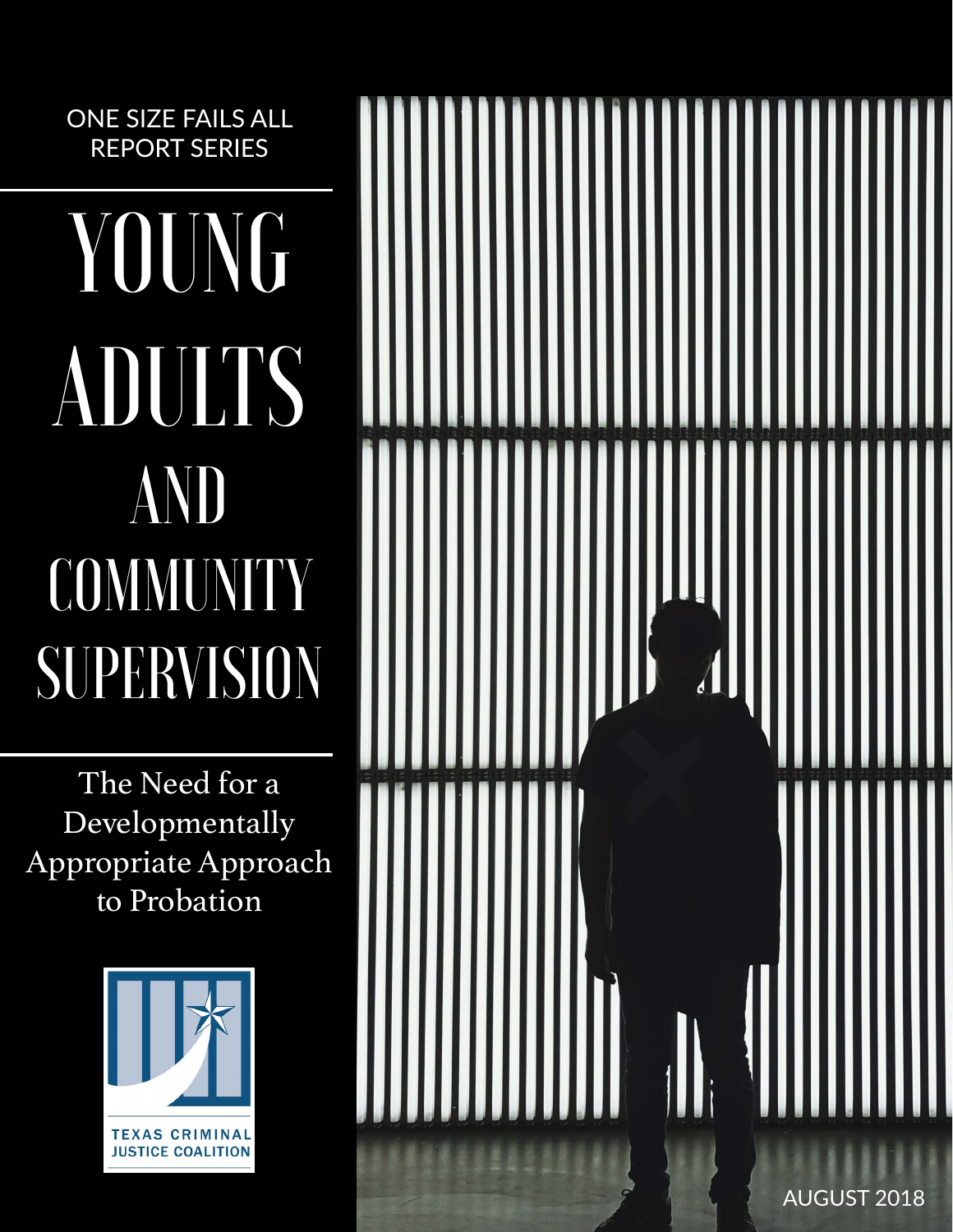

This series explores the failures of Texas' criminal justice system to adequately address the needs of undervalued and marginalized populations, including teenagers and young adults, people with substance use and mental health issues, the LGBTQ community, people without stable housing supports, and people with intellectual/developmental disabilities (I/DD). Not only are these populations failed by the justice system, but Texas families and communities are harmed as more people are driven into incarceration, and taxpayers are left to foot the bill for unsuccessful policies and practices. We urge you to join us in calling for reforms that will create healthy, safe, thriving Texas communities.

The Texas Criminal Justice Coalition advances solutions that transform the adult and youth justice systems to support families and foster safer communities.

© 2018 Texas Criminal Justice Coalition. All rights reserved. Any reproduction of the material herein must credit the Texas Criminal Justice Coalition. "Young Adults and Community Supervision: The Need for a Developmentally Appropriate Approach to Probation" is available from the Texas Criminal Justice Coalition at [www.TexasCJC.org.](http://www.TexasCJC.org)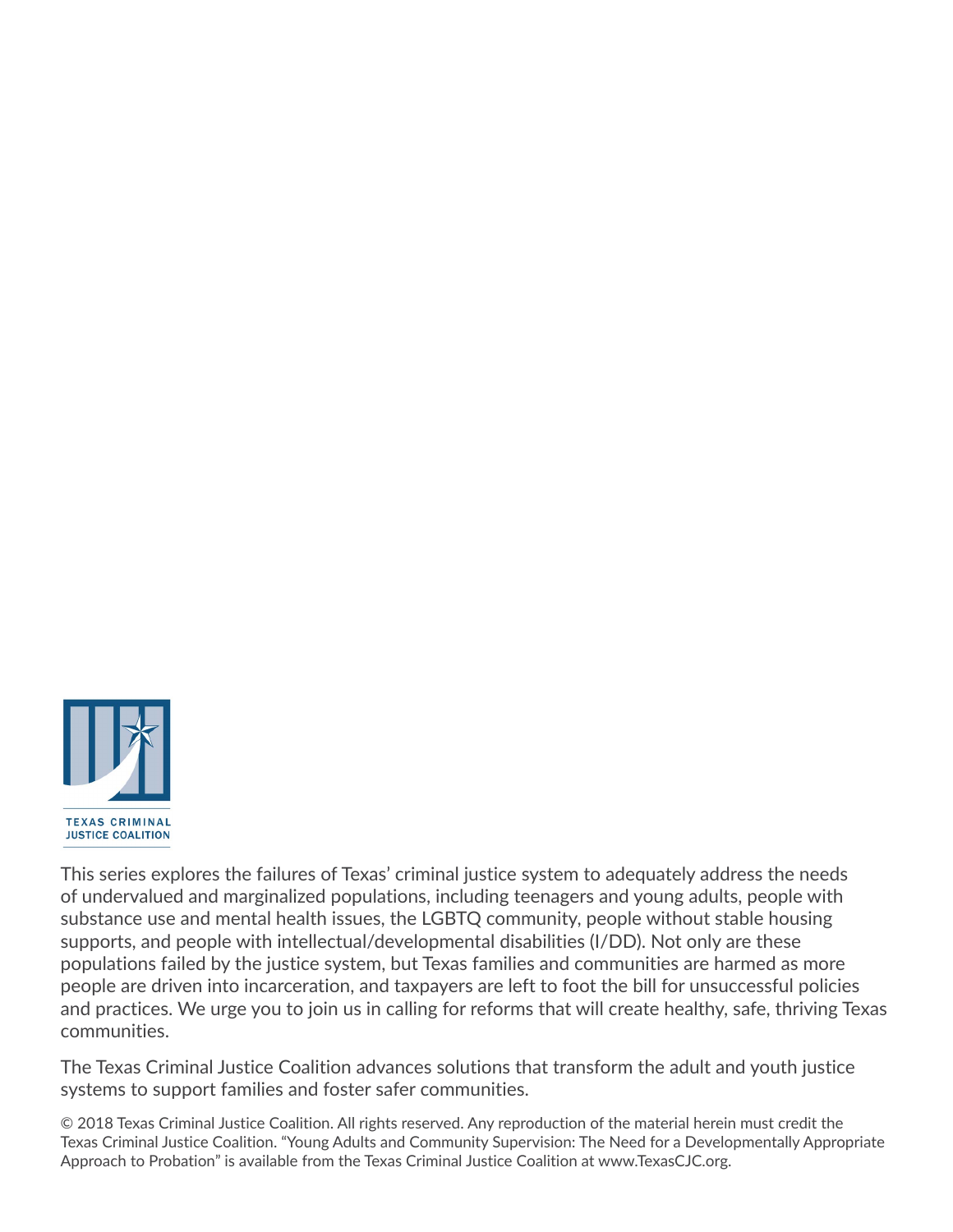ONE SIZE FAILS ALL REPORT SERIES

## YOUNG ADULTS AND

## COMMUNITY SUPERVISION

The Need for a Developmentally Appropriate Approach to Probation

> **Joshua Cuddy,** *Policy Associate* **Doug Smith,** *Senior Policy Analyst* **Lindsey Linder,** *Policy Attorney*

> > Designed by: Catherine Cunningham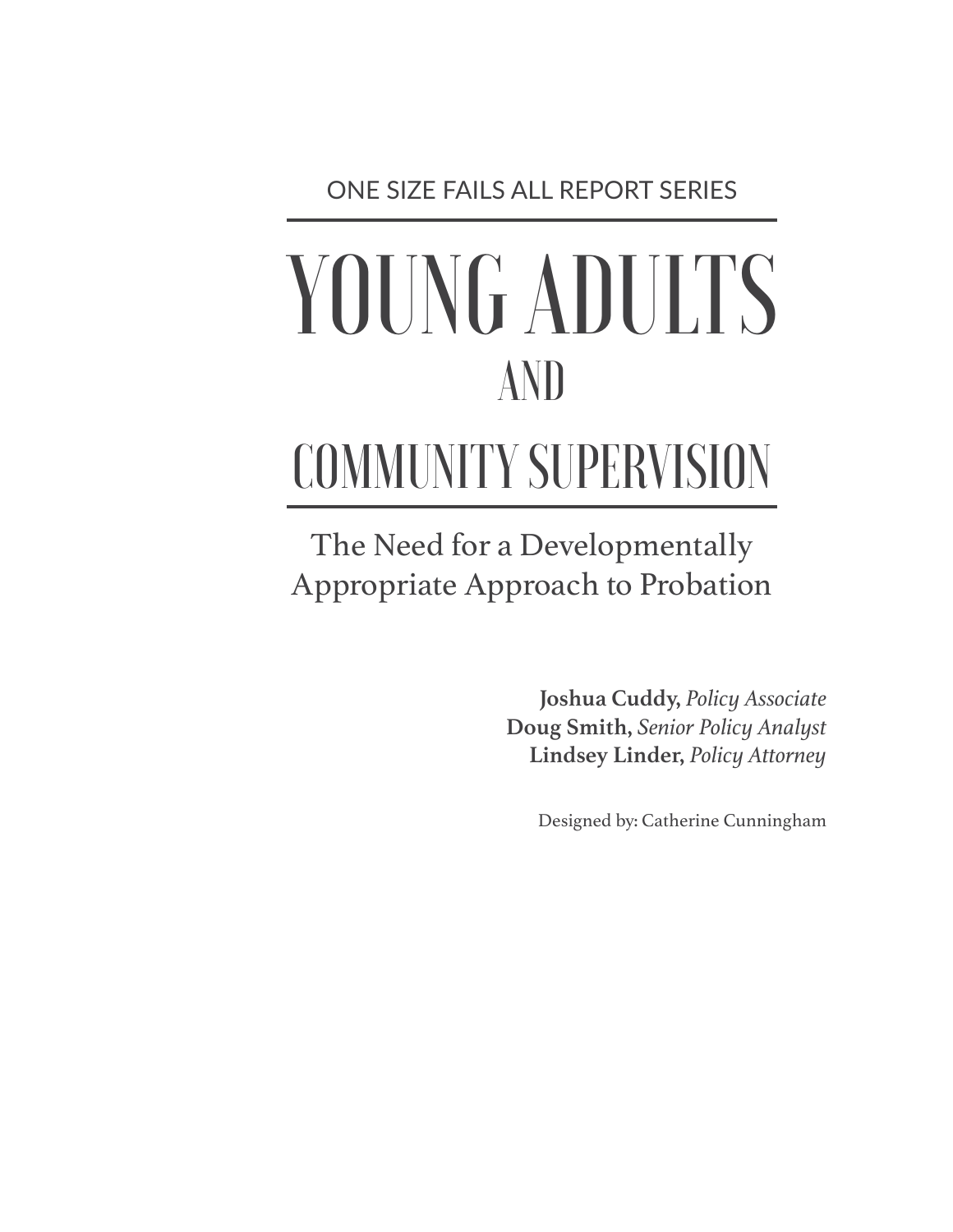### Introduction: Current Approaches are Failing System-Involved Young Adults on Felony Probation

While community supervision (probation) is widely accepted to be an effective strategy for diverting people from prison and offering rehabilitative programming, the truth is that **young adults placed on adult probation for felony offenses are far more likely to be revoked and sent to prison than older adults**. [1](#page-16-0)

As illustrated by the chart below, young adults are less likely than older adults to have remained on probation for the full term by the two-year point, and the majority of cases terminated by the two-year point were due to revocation rather than successful completion[.2](#page-16-1)



#### FY 16 Felony Probation Outcomes by Age at Two Years of Supervision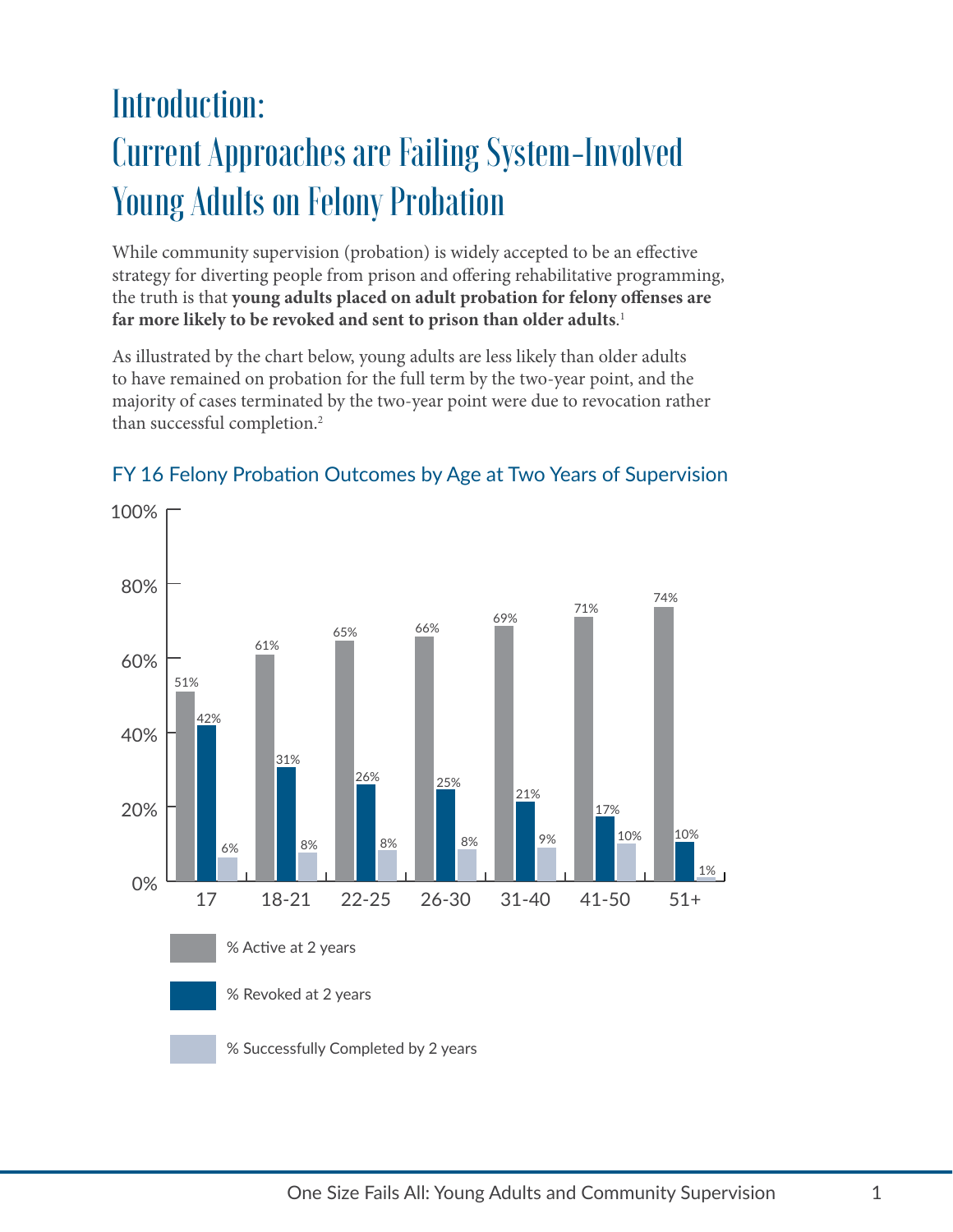In fact, only 18 percent of 17- to 21-year-olds successfully completed and were terminated from felony probation in FY 2017. The rate was slightly better for 22 to 25-year-olds, with 41 percent successfully completing and being terminated from probation, compared to 60 percent of felony probationers over age 25.<sup>[3](#page-16-2)</sup> Sadly, nearly 7,400 young men and women had their probation revoked in FY 2017, with 7,000 young people committed to prison or jail[.4](#page-16-3)



#### FY 17 Texas Felony Probation Termination Outcomes by Age

It is clear: Traditional probation practices are not effective with 17- to 25-year-olds on felony probation. Courts continue to discount important developmental factors when setting probation conditions. This is heartbreaking when one considers the missed opportunities to alter the course for a generation of young adults who might otherwise have moved beyond criminal justice system involvement and led productive lives.

New approaches are critical, as people aged 17-25 are disproportionately represented in the criminal justice system overall, both in Texas and nationally. At a national level, young adults aged 18-25 make up less than 10 percent of the total population but represent approximately 29 percent of all arrests, 26 percent of people on probation, and 21 percent of all people admitted into adult prison.<sup>5</sup>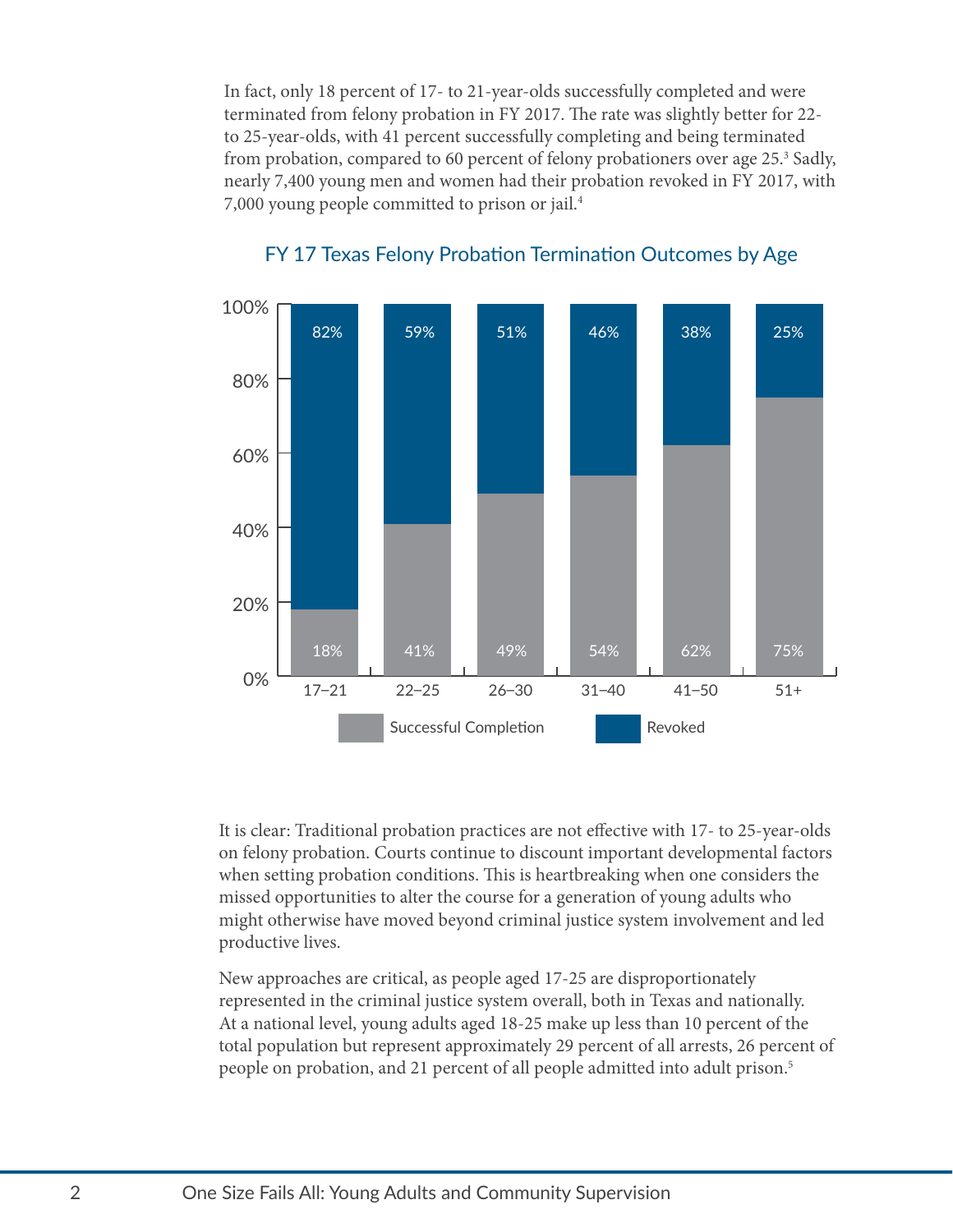Young people of color, more so than any other age group, are disproportionately involved in the justice system. Nationally, for every white man sentenced to prison in 2012, there were six African American men and three Hispanic/Latino men imprisoned.<sup>6</sup> Similarly, for every white man aged 18 to 19 sent to prison, nine African American men and three Hispanic/Latino men of the same age were imprisoned.[7](#page-16-6)

Upon release from prison, young adults are significantly more likely to be re-arrested and/or return to prison compared to other age groups,<sup>[8](#page-16-7)</sup> a factor that underscores the essential role that community supervision can play in keeping young adults out of prison. Incarceration fundamentally derails a young adult's transition into adulthood, and it diminishes the likelihood of finishing school, establishing a career, and starting a family.

Probation *can* be an effective tool for rehabilitation, and it is the primary means by which felony defendants are diverted from prison in Texas. According to data from the Harris County Community Supervision & Corrections Department, adults who successfully completed a term of probation were less likely (regardless of risk level) to be re-arrested within 16 months of release than those with the same risk level who were sentenced to state jail.<sup>[9](#page-16-8)</sup> The same results are seen at the juvenile level, where youth who successfully complete community supervision in the juvenile system are 21 percent less likely to be re-arrested within a year than those who are incarcerated.<sup>[10](#page-16-9)</sup> Also importantly, community supervision is significantly less expensive than incarceration. At the adult level, community supervision costs the state \$1.78 per person per day as opposed to \$51.72 for incarceration in state jail. At the juvenile level, basic supervision cost \$5.93 per youth per day as opposed to \$37.62 for placement in a post-adjudication residential program or \$441.92 for placement in a state residential facility.<sup>[11](#page-16-10)</sup>

**The benefits of community supervision — both in public safety and taxpayer savings — are only realized when the completion rates improve for all demographics, especially young adults on felony probation.** The purpose of this report is to highlight evidence-based practices that improve outcomes, strengthening public safety and changing the life trajectory of young adults who might otherwise spend years in prison.

Incarceration fundamentally derails a young adult's transition into adulthood, and it diminishes the likelihood of finishing school, establishing a career, and starting a family.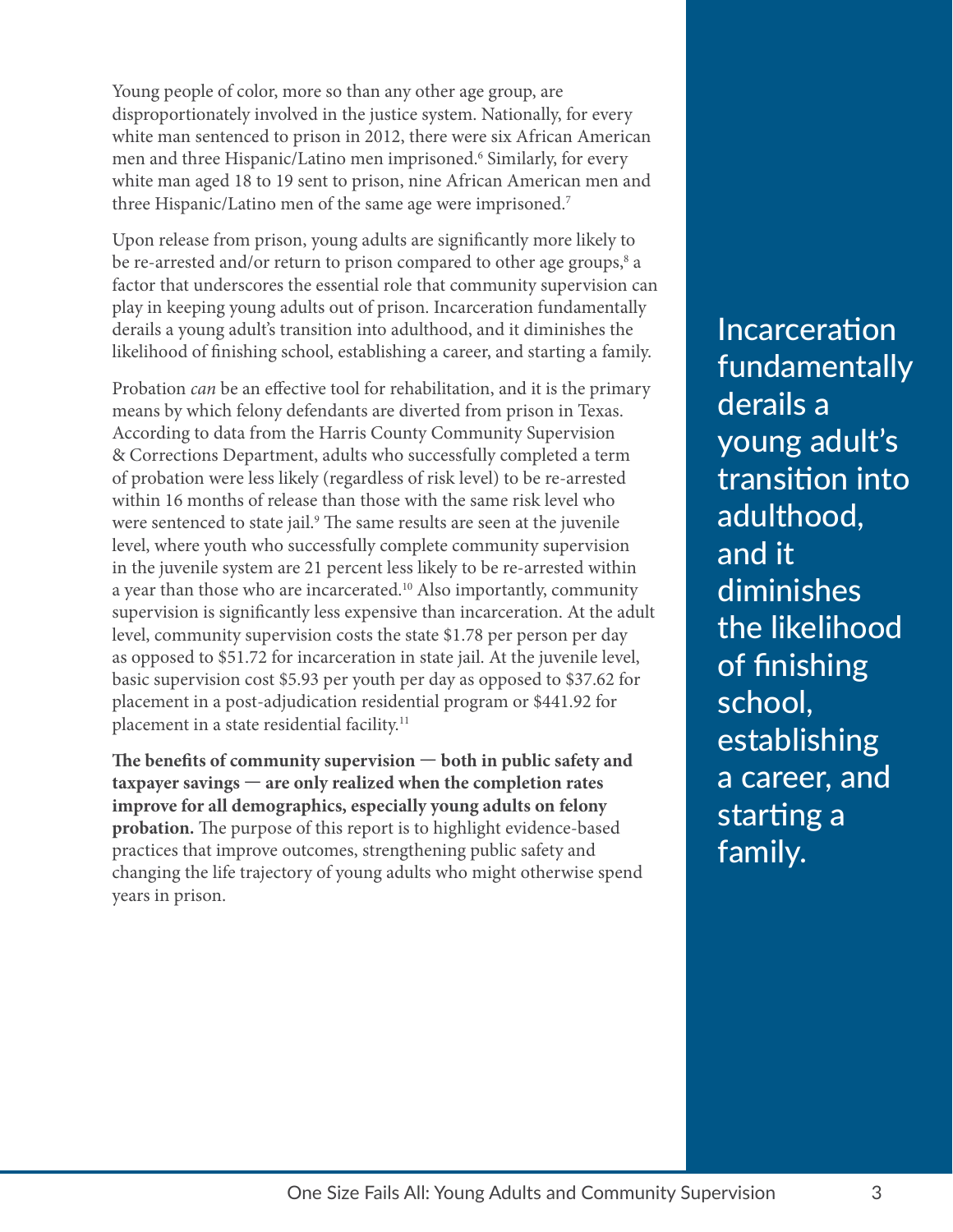"Young adults on felony probation have higher rates of substanceuse disorders, fetal alcohol syndrome, trauma, poverty, and victimization that make them illequipped for typical probation programs that monitor from a punitive angle."

Alycia Welch, *Lone Star Justice Alliance*

### Probation Conditions, Revocations & Funding

The intended purpose of probation is to offer an alternative to incarceration that deters future criminal behavior and allows for rehabilitation in the community. For most young adults on felony probation, the current adult probation system is not meeting that intended purpose. The truth is that courts see more young adults on felony probation go to prison each year than successfully complete their terms of community supervision.<sup>[12](#page-16-11)</sup> Their rate of revocation is significantly higher than any other age group, and it is a clear indicator that Texas' adult probation system is not tailored toward young adults.

Individuals placed on probation are often required to adhere to numerous stipulations. Beyond rehabilitative conditions such as treatment, employment, and education, courts may impose dozens of additional conditions, including hundreds of hours of community service, a curfew, travel restrictions, and more. People on probation must meet regularly with a probation officer and submit to random drug screens, requiring them to leave work or school and find transportation. In Texas, probationers must also pay substantial fees and fines, including a monthly \$60 supervision fee and thousands of dollars in fines and restitution, court costs, aftercare fees, and drug screens.<sup>13</sup>

Failure to abide by these conditions may lead to revocation and incarceration. This can place enormous stress on anyone on probation, but the strain on young adults is especially hard, leading many to feel as though they have been set up for failure. The sometimes punitive and often arbitrary nature of community supervision conditions stems from a one-size-fits-all approach that simply does not work for young adults. Conditions often fail to account for developmental factors, risk level, and the specific needs of each individual. In 2016 alone, 12,207 probation revocations (approximately 54 percent of all adult probation revocations) were for failure to adhere to the conditions of probation, rather than for new offenses[.14](#page-16-13)

The length of probation,<sup>15</sup> coupled with high costs and lack of leniency for low-level administrative infractions (e.g., missed meetings or failed drug screens), make probation particularly challenging for young adults. Young men and women involved in the criminal justice system often face higher environmental exposure to criminal behavior than older adults, while simultaneously lacking the ability to process long-term consequences, and also lacking the supports to fully adhere to the stipulations of probation over an elongated period of time.[16](#page-16-15) As a result, they experience, on average, higher probation violations and lower rates of adherence to community supervision stipulations than older adults, despite having the same stipulations.<sup>17</sup>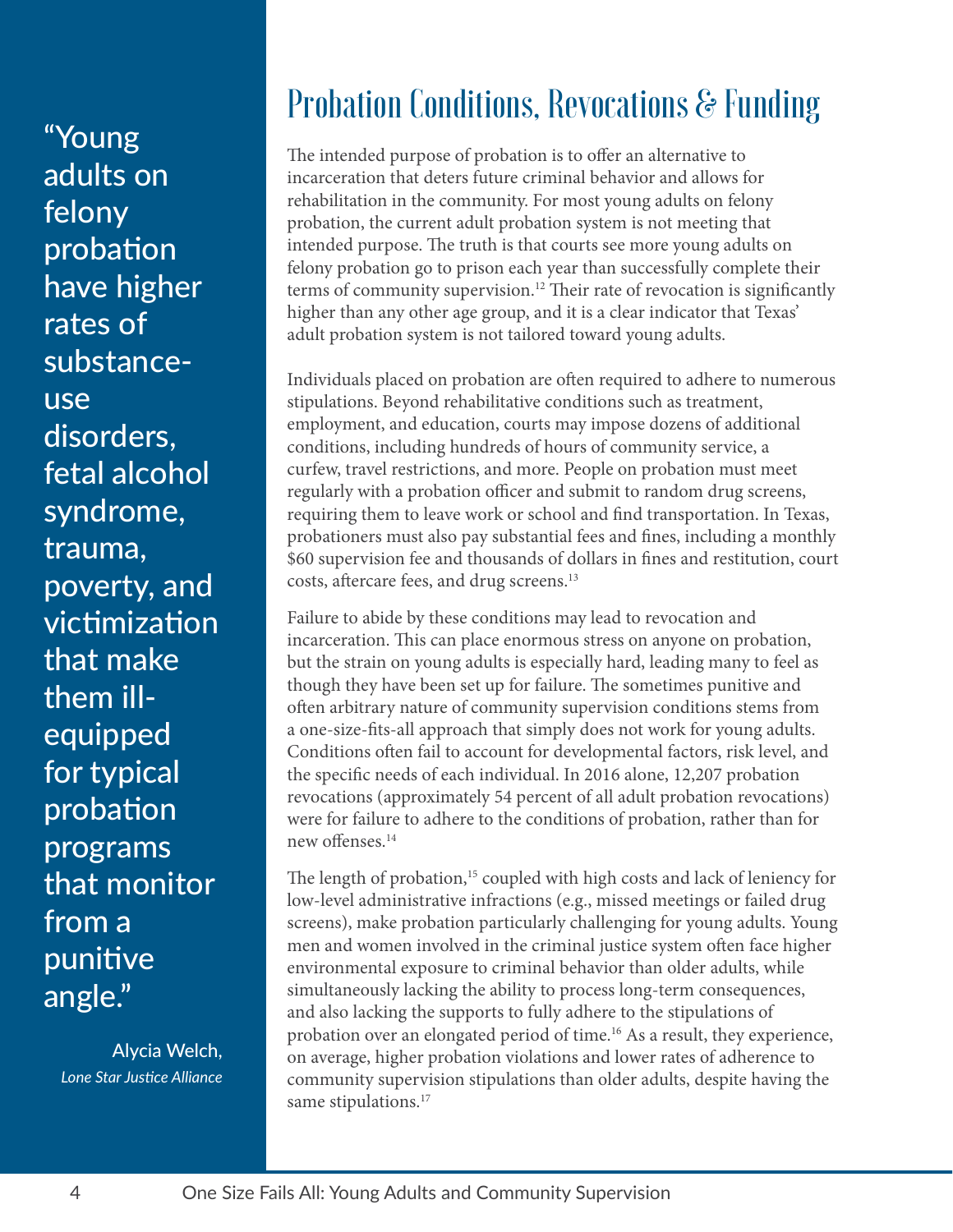The Texas Department of Criminal Justice's Community Justice Assistance Division (TDCJ-CJAD), which oversees and partially funds probation departments, granted over \$131.7 million for diversion programs in FY 2016, with \$2.95 million, or two percent of total grant funds, going toward specialized programming for young people on adult probation.<sup>[18](#page-16-17)</sup> This is a step in the right direction, but probation directors indicate that there is very limited access to technical assistance to help prevent revocations among young adults. One director of a medium-sized probation department lamented, "We are in the dark when it comes to serving young adults."<sup>[19](#page-16-18)</sup>

### Young Adults & Brain Development

Recent neuroscience research helps explain why young adults require specialized, age-appropriate interventions. The brain  $-$  and, in particular, the prefrontal cortex — continues to develop well into an individual's twenties[.20](#page-16-19) The prefrontal cortex is the area most responsible for reasoning, self-control, and executive functioning. As a result, young adults struggle with issues around judgment, impulse control, and organized planning compared to older adults. They are simultaneously more susceptible to peer pressure than any other age group — factors that can lead to increased intersection with the criminal justice system.<sup>21</sup>

Young adults who find themselves in emotionally charged situations, especially when around their peers, often act impulsively and against their own better judgment.<sup>22</sup> As the brain develops, however, there are marked improvements in self-control. Even youth who impulsively commit more serious offenses are unlikely to repeat these actions as they mature into adulthood[.23](#page-16-22) This trend, known as the "age-crime curve," shows how **offending behavior peaks in adolescence and begins to steadily decline in early adulthood**. [24](#page-16-23) This view aligns with recent research on brain development in young adults.



"The evidence suggests that the criminal justice system pushes an extraordinary number of young men of color into community supervision—and then sets them up to fail by requiring an exacting performance that is nearly impossible for young men in high-crime and heavily-policed neighborhoods with few resources to meet. At the same time, probation provides few supportive services to help young adults succeed and exit supervision successfully."

Michelle Phelps, *Assistant Professor of Sociology at the University of Minnesota*

1 One Size Fails All: Young Adults and Community Supervision 5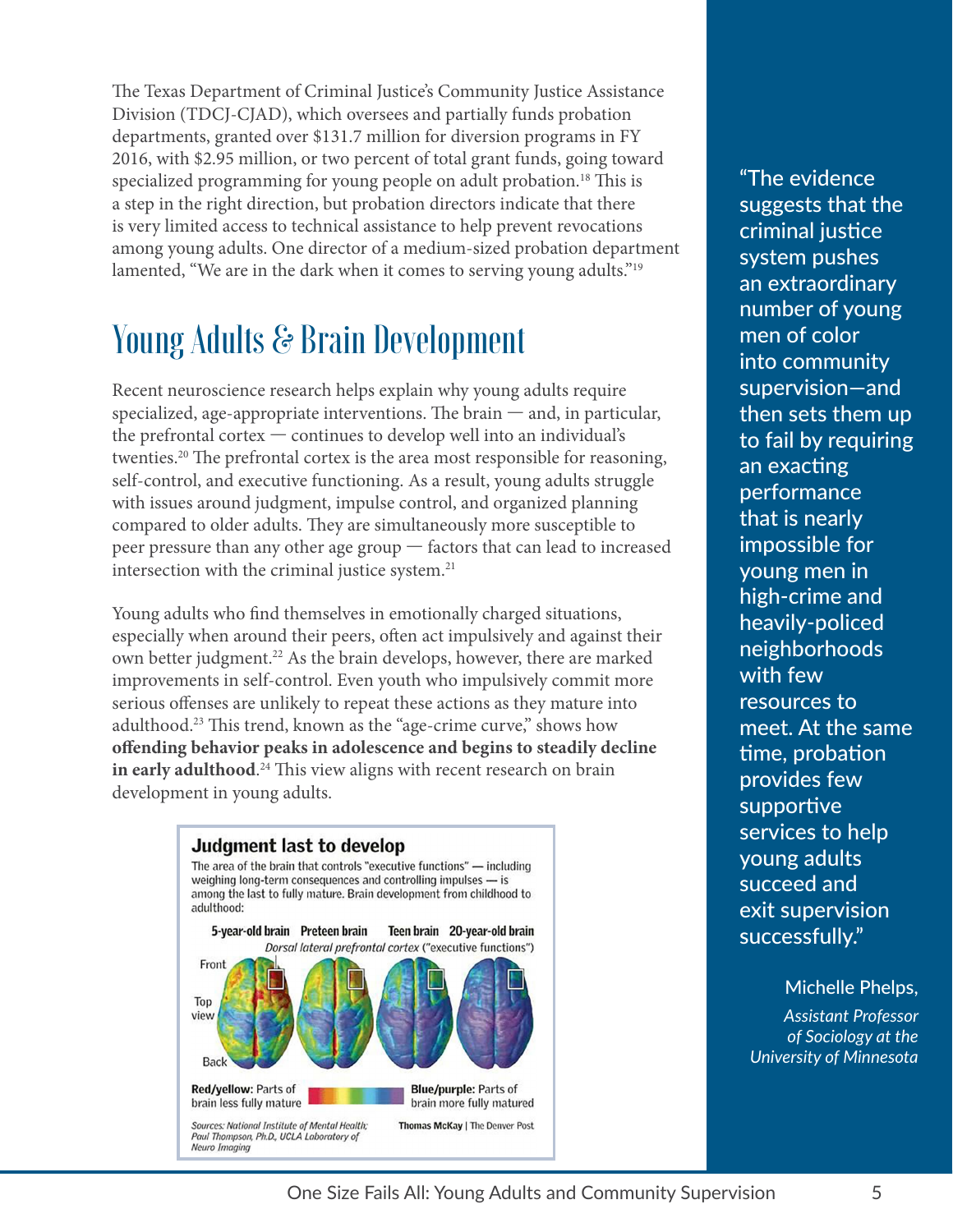### **Aging Out of Foster Care: Straight Into the Criminal Justice System**

Nearly 70 percent of young males involved in the foster care system are arrested after leaving foster care, a rate that is 23 times higher than the general population; and 55.2 percent are convicted of a crime after leaving foster care.

In considering criminal behavior and rehabilitation in young adults, it is also important to understand the factors that make typical criminal justice interventions less effective. Justice system-involved young adults have higher rates of past emotional and physical trauma than any other age group, $25$  and they are more likely to have experienced parental incarceration, foster care placement, poverty, substance abuse, mental health issues, and learning disabilities. All of these factors significantly impact progress toward psychosocial maturity.[26](#page-16-25) In fact, adverse life experiences are often linked to offending behavior.<sup>27</sup> Past abuse and trauma impact a young adult's ability to form prosocial relationships, especially with people in authority. When held accountable for behavior, young adults with a history of trauma often react in ways that are seen as aggressive or stubborn.<sup>[28](#page-16-27)</sup>

Young adults with a history of foster care placement are at particular risk of criminal justice system involvement. Nearly 70 percent of young males involved in the foster care system are arrested after leaving foster care, a rate that is 23 times higher than the general population; and 55.2 percent are convicted of a crime after leaving foster care[.29](#page-16-28) The trauma associated with past abuse or neglect combined with developmental factors and the challenges of providing for oneself as a young adult all collide, driving vulnerable people into the criminal justice system.

Current adult probation strategies fail to address these various needs among young adults and, worse, incarceration only raises the prospect of future offending. Exposure to toxic environments such as adult jail and prison impact prefrontal cortex development and subsequently increase the likelihood of reoffending,<sup>[30](#page-16-29)</sup> which further limits the ability of justice systeminvolved individuals to pursue education and employment, the very things that are most likely to decrease future criminal involvement.

### Young Adults in the Juvenile vs. Adult Justice Systems

Texas remains one of only four states that automatically sends 17-year-olds accused of a crime to the adult criminal justice system. In context with recent findings in both brain science and life-stage development, young adults aged 17-21 are developmentally closer to youth in the juvenile justice system than older adults.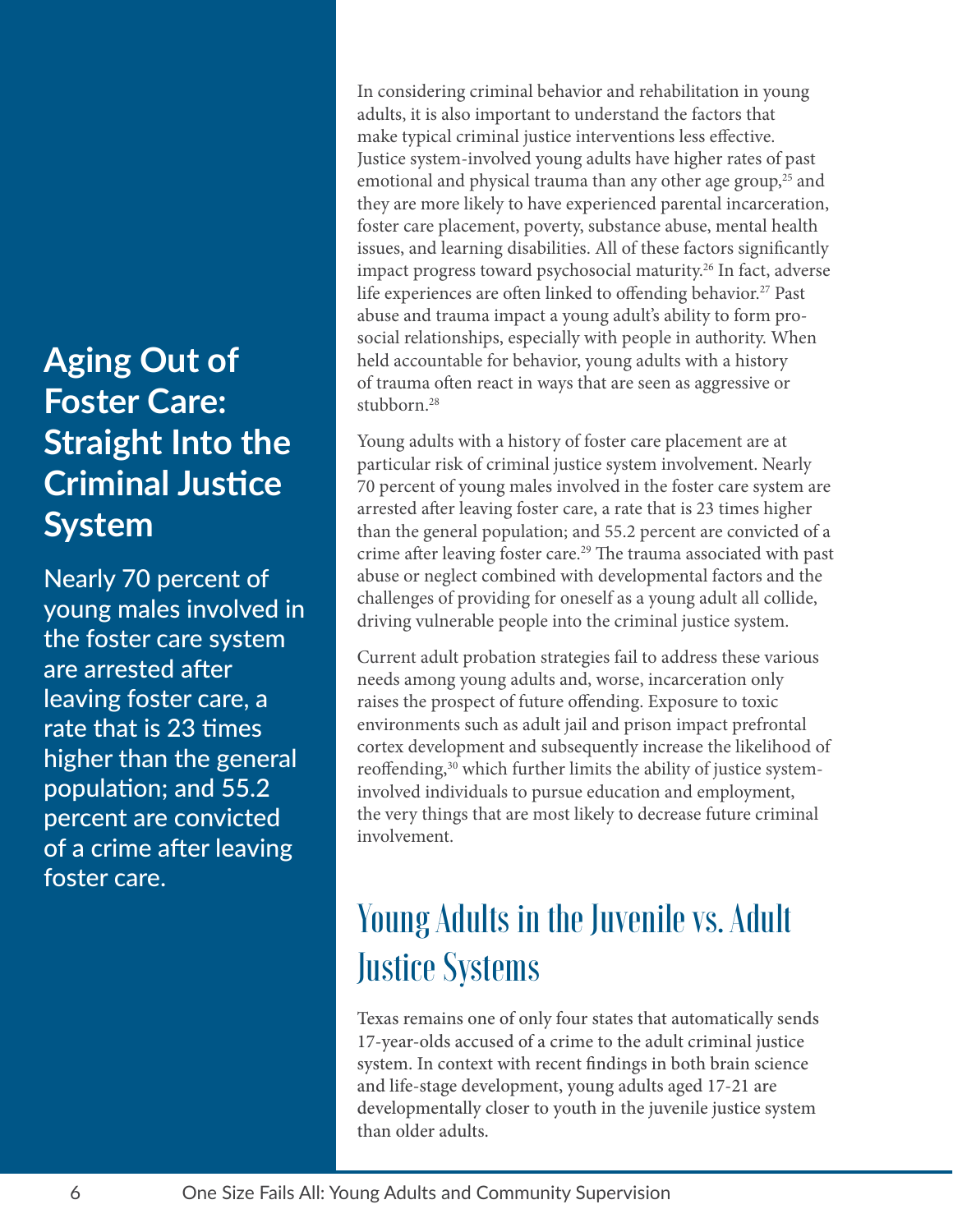Sixteen-year-olds who are placed on juvenile probation in Texas may serve out their probation in the juvenile system until they are 21 years old. Probation at the juvenile level is funded by the state at a much higher rate (\$5.93 per person per day) than at the adult level (\$1.78 per person per day).<sup>[31](#page-16-30)</sup> Higher funding allows the juvenile justice system to focus more on rehabilitation through access to community-based, rehabilitative services (e.g., counseling, education, treatment, parental involvement, etc.). These rehabilitative services, along with sealed juvenile court records, are more likely to reduce recidivism than the adult system's more punitive approach.

#### Differences Between Juvenile and Adult Probation Systems

| <b>Juvenile</b>                                                                                                                                                                                                                                                                                                                                                                                                                                                                                                                      | <b>Adult</b>                                                                                                                                                                                                                                                                                                                                                                                                                                                                                                                                                                                                                                                                                   |
|--------------------------------------------------------------------------------------------------------------------------------------------------------------------------------------------------------------------------------------------------------------------------------------------------------------------------------------------------------------------------------------------------------------------------------------------------------------------------------------------------------------------------------------|------------------------------------------------------------------------------------------------------------------------------------------------------------------------------------------------------------------------------------------------------------------------------------------------------------------------------------------------------------------------------------------------------------------------------------------------------------------------------------------------------------------------------------------------------------------------------------------------------------------------------------------------------------------------------------------------|
| Probation will include community-based,<br>$\bullet$<br>rehabilitative services that can require the<br>young person's family to participate.<br>If a juvenile violates probation, the judge<br>$\bullet$<br>can require treatment or other rehabilitative<br>services before sentencing him or her to a<br>juvenile facility.<br>If a juvenile successfully completes probation,<br>$\bullet$<br>the court can seal his or her record. No one<br>will have access besides law enforcement,<br>who must petition the juvenile court. | If placed on probation, a young adult will be<br>offered limited rehabilitative services, and<br>the young person's parents are not included<br>in the process. Parents with a child older than<br>16 do not even have the right to be notified<br>of that child's arrest.<br>If a young adult violates probation and is<br>revoked, he or she will be sent straight to an<br>adult jail or prison.<br>If the young adult completes probation, his<br>or her record will still be viewable by military<br>and law enforcement, even if the court has<br>granted an order of non-disclosure. If non-<br>disclosure is not granted, a criminal record<br>will make it harder to find employment. |

As illustrated in the table above, a young adult on probation in the juvenile system is much more likely to receive needed rehabilitative services than a young adult on felony probation in the adult system. Furthermore, the juvenile system's ability to respond to probation violations by requiring community services, unlike the adult system, reduces a young adult's likelihood of further intersection with the criminal justice system.

As illustrated in the graphs on the next page, youth placed on probation in the juvenile system were significantly less likely to recidivate than: youth sent to a state juvenile residential facility, adults on community supervision, or adults sent to state jail. In fact, youth sentenced to a state residential facility were 21 percent more likely to be re-arrested within a year, two times more likely to be reincarcerated five years after release, and three times more likely to be re-arrested for a serious crime than a youth placed on juvenile probation.<sup>32</sup>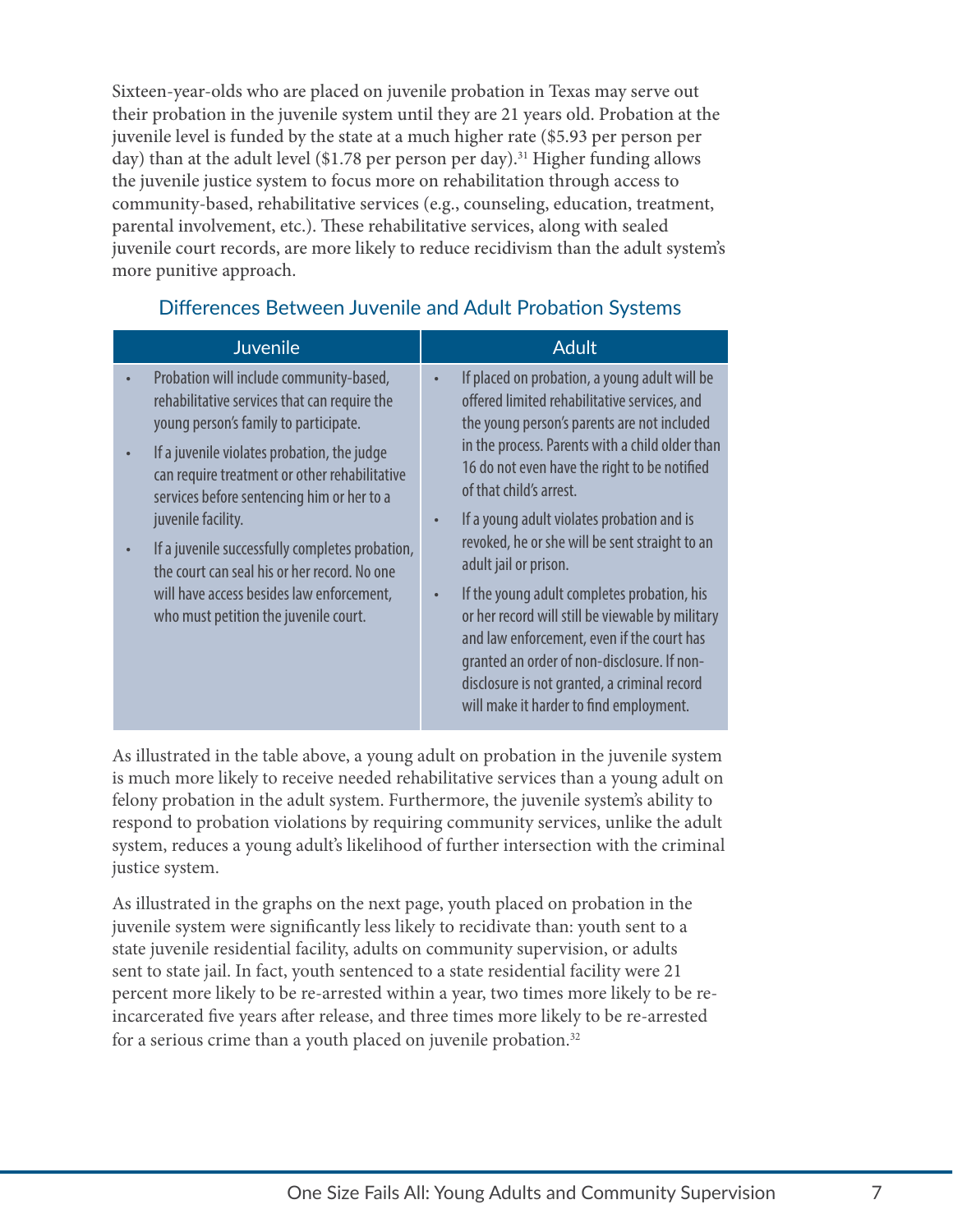

Juvenile Incarceration or Reincarceration Rates

Adult Incarceration or Reincarceration Rates By Fiscal Year of Release or Start of Supervision

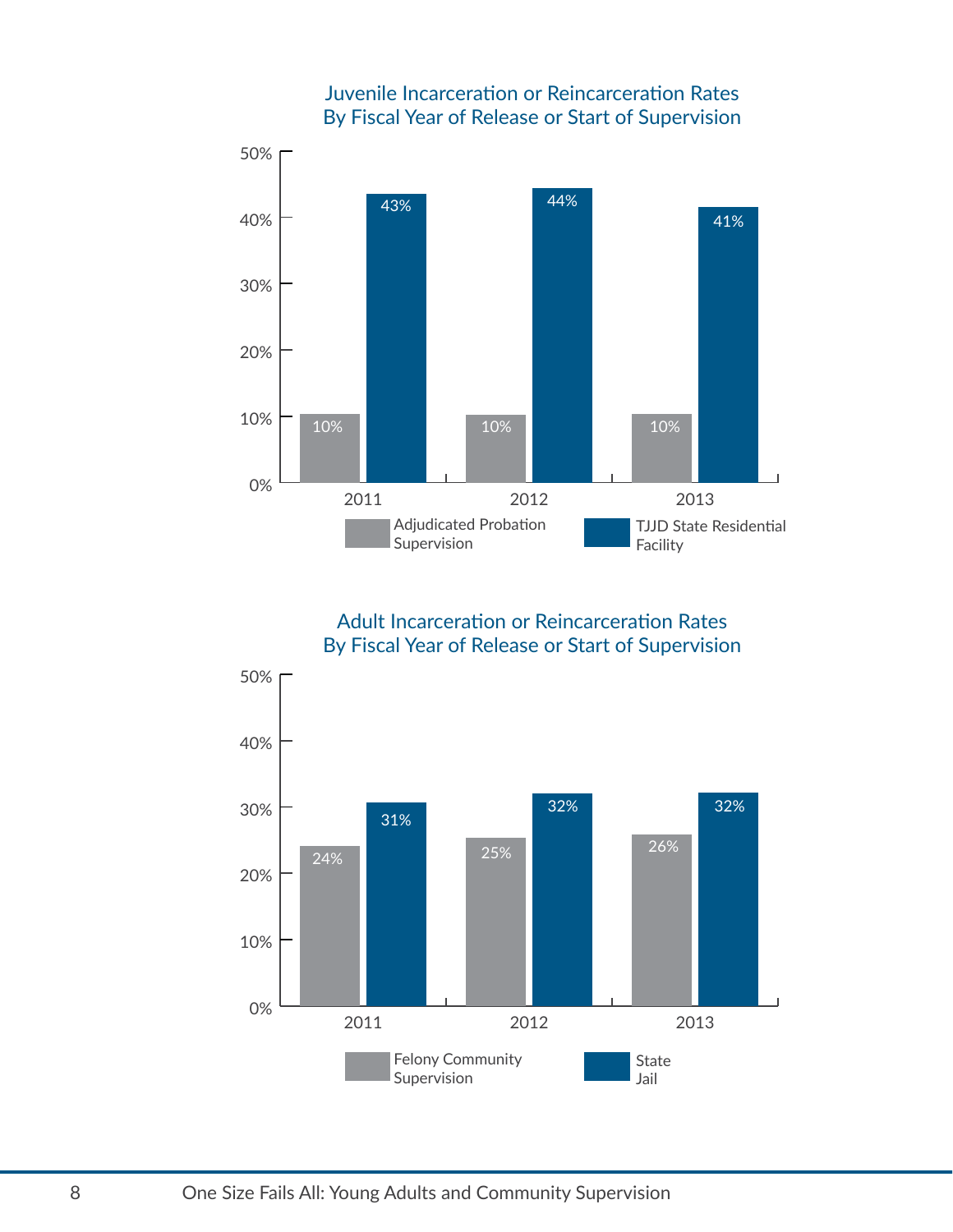In the adult system, an adult criminal record creates lifelong barriers to an education, employment, and housing – subsequently increasing the likelihood of recidivating. The outcomes are significantly better for youth on juvenile probation.

Adult probation directors, courts, and policy-makers should take note of the differences between the juvenile and adult probation systems and apply the core principles of juvenile probation to the supervision of young people on adult felony probation. Recognizing that juvenile probation is more likely to produce better outcomes and keep greater numbers of young adults out of adult prison, it is imperative that the state reconsider the age at which it refers younger defendants to the adult system, so as to encourage more young adults to be placed on juvenile probation. However, as there will still be a significant number of young adults referred to the adult system, we must look to the evidence regarding effective supervision practices for people under age 25 on adult felony probation.

### Effective Community Supervision

The most effective approach for reducing criminal justice system involvement among young adults is one that integrates community-based strategies. This approach must be individually tailored and steeped in recent research on young adult development to successfully eliminate the negative collateral consequences that impede a young adult's ability to age out of delinquent behavior.

#### Partnerships with Providers and Community Supports

The emerging best practice in community supervision for young adults is the use of community partnerships. Probation departments should integrate a community-based approach through collaboration with outside service providers and the young adult's existing community supports (e.g., their family, their faith-based community, etc.); the approach should also include educational, employment, mentoring, or life skills components, depending on the needs of each specific client. As evidenced by the following examples of communitybased partnerships, a collaborative approach produces both better outcomes for young adults and cost savings for taxpayers. It is noteworthy that many of these approaches were developed by probation departments, which have become increasingly interested in improving success rates among young adults.

• Through collaboration with outside nonprofits, universities, and hospitals, **Bell/Lampasas County Community Supervision & Corrections Department (CSCD)** has developed an approach that provides life skills training and a more rehabilitative approach to community supervision. According to Director Todd Jermstad, the CSCD has partnered with the counseling departments at the University of Mary Hardin-Baylor and Texas A&M University – Central Texas to better integrate life skills training and mental health services, allowing CSCD staff to meet the individualized needs of probationers[.33](#page-16-32)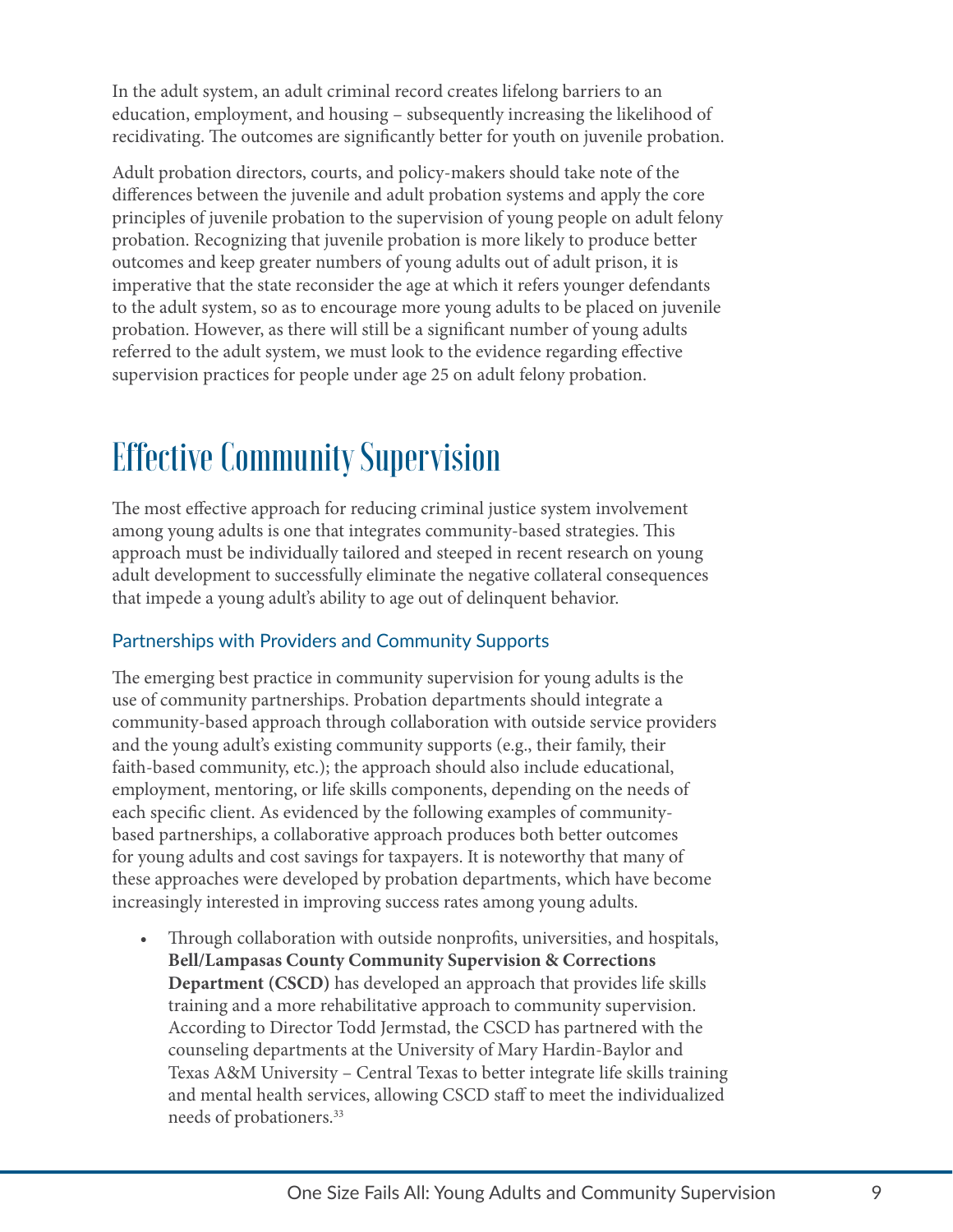- **• Roca**, a Massachusetts-based nonprofit that specializes in reducing recidivism rates among young men aged 18–24, provides two years of case management, educational, vocational, and life skills support to help at-risk young men avoid intersection with the criminal justice system. While not a probation department, Roca focuses on partnerships with law enforcement, corrections, the individual's existing support systems, and needed social service providers. Roca is data-driven and utilizes web-based data management tracking to provide a critical feedback loop for staff and clients around short-term and intermediate goals. **A study by the Harvard Social Impact Bond Lab of approximately 900 justice system-involved men served by Roca and a control group of men served by the traditional justice system shows that Roca-involved men had a 65 percent reduction in recidivism and a 100 percent increase in employment.**[34](#page-16-33)
- The **Atlanta/Fulton County Pre-Arrest Diversion Initiative** relies on community-based, trauma-informed care systems to increase public safety. Prosecutors and police officers work closely with Care Navigators to take an individualized approach to law violations, diverting people from the justice system into social service systems that address unmet needs, including supportive/transitional housing, drug treatment, and mental health services; these services are less costly and more effective at creating behavioral health changes than incarceration, and the program has been successful in reducing further intersection with the criminal justice system.[35](#page-16-34) The Pre-Arrest Diversion Initiative is modeled after a similar approach in Seattle, Washington, wherein participants were 58 percent less likely to be arrested than individuals who went through regular criminal justice processing[.36](#page-16-35)

#### Community-Based, Individually Tailored Probation Offers Large Cost **Savings**

Emerging best practices for young adults on probation provide Texas with a roadmap for creating a community supervision system that is both cost-effective and able to reduce intersection with the criminal justice system. To move in this direction, Texas must alter the felony probation funding mechanism to better assist young adults, as well as pass legislation to provide more technical assistance to and evaluation of relevant programs.

The current standards of community supervision are ineffective for young adults and costly to taxpayers. In 2017, almost 7,000 young people on adult felony probation were committed to prison or jail after a probation violation, costing the state over \$130 million.[37](#page-16-36) **In comparison, if these young adults remained on standard probation, it would cost taxpayers approximately \$4.5 million — a savings of over \$126 million.**

Adult probation services must be more effectively suited to the needs of young people on felony probation, which will better ensure their success on probation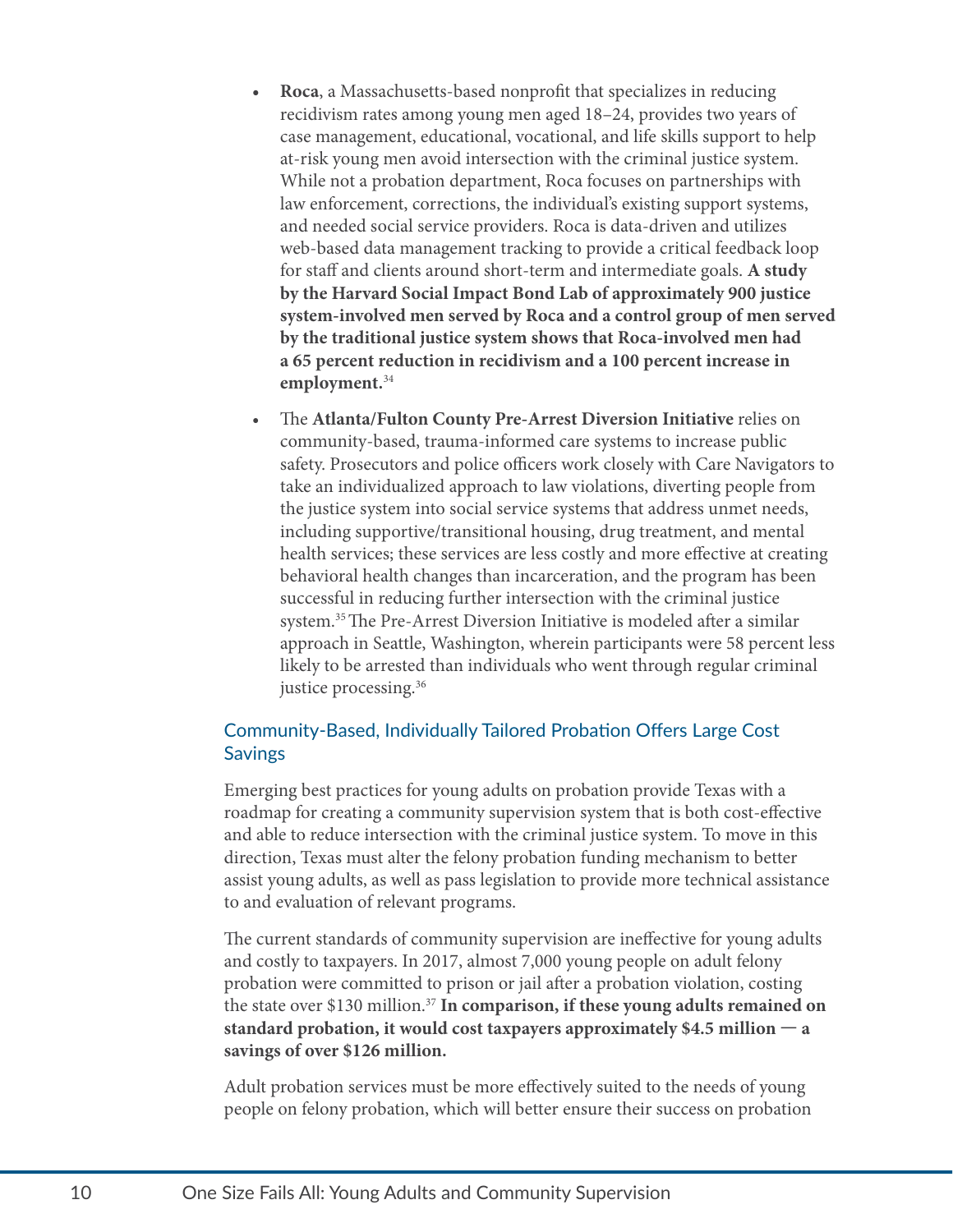to prevent revocations. Although placing young adults on a specialized adult caseload (at \$5.33 per person per day) is more costly than the standard adult probation rate (\$1.78 per person per day),<sup>38</sup> it will allow for a community-based approach that, as seen with programs like Roca, can reduce recidivism rates by 65 percent compared to those on standard community supervision. Taking a more conservative estimate, if Texas were able to institute specialized supervision and achieve a 10 percent reduction in recidivism among this age group, the state would save approximately \$11.5 million annually in correctional costs[.39](#page-16-38) These savings are only a reflection of the decrease in costs to incarcerate and do not reflect the impact of having these individuals as productive and working members of the community.

### Improving Results by Emphasizing Career Outcomes Over Probation **Compliance**

Young adults lag far behind older adults on probation with respect to educational and career progression. Balancing employment, probation requirements, and parenting can be especially daunting for young adults – making regularly scheduled meetings with a probation officer, as well as steep financial responsibilities, seem impossible. **Shifting the focus from probation compliance toward life skills and vocational training reduces the likelihood of re-offense while providing meaningful opportunities to help young adults develop maturity.**

During Texas' 2017 Legislative Session, the Legislature passed House Bill 3130, which establishes an educational and vocational training pilot program for state jail felony defendants.[40](#page-16-39) The model limits incarceration periods to 90 days, followed by a 90-day vocational training program and another 90 days of community supervision. The legislation has yet to be funded, but it provides a framework for courts to divert young adults from the traditional probation process after certain periods of time.

### **Model Probation Department Practice with Training & Job Placement**

The Sacramento Probation Department, in partnership with the Northern California Construction Training program and Sacramento County Office of Education, developed a program for vocational training and job placement for moderate- to highrisk probationers. The evaluation of the program shows lower rates of recidivism and higher wage earnings among probation participants. Ironically, many program participants found that their involvement with the program was hampered by additional probation stipulations.

Source: Dionne Barnes-Proby, et al, *Bridge to Opportunities: How One Probation Agency Developed a Program Designed to Connect Probationers to High-Wage Jobs*, Santa Monica (CA: RAND Corporation, 2018).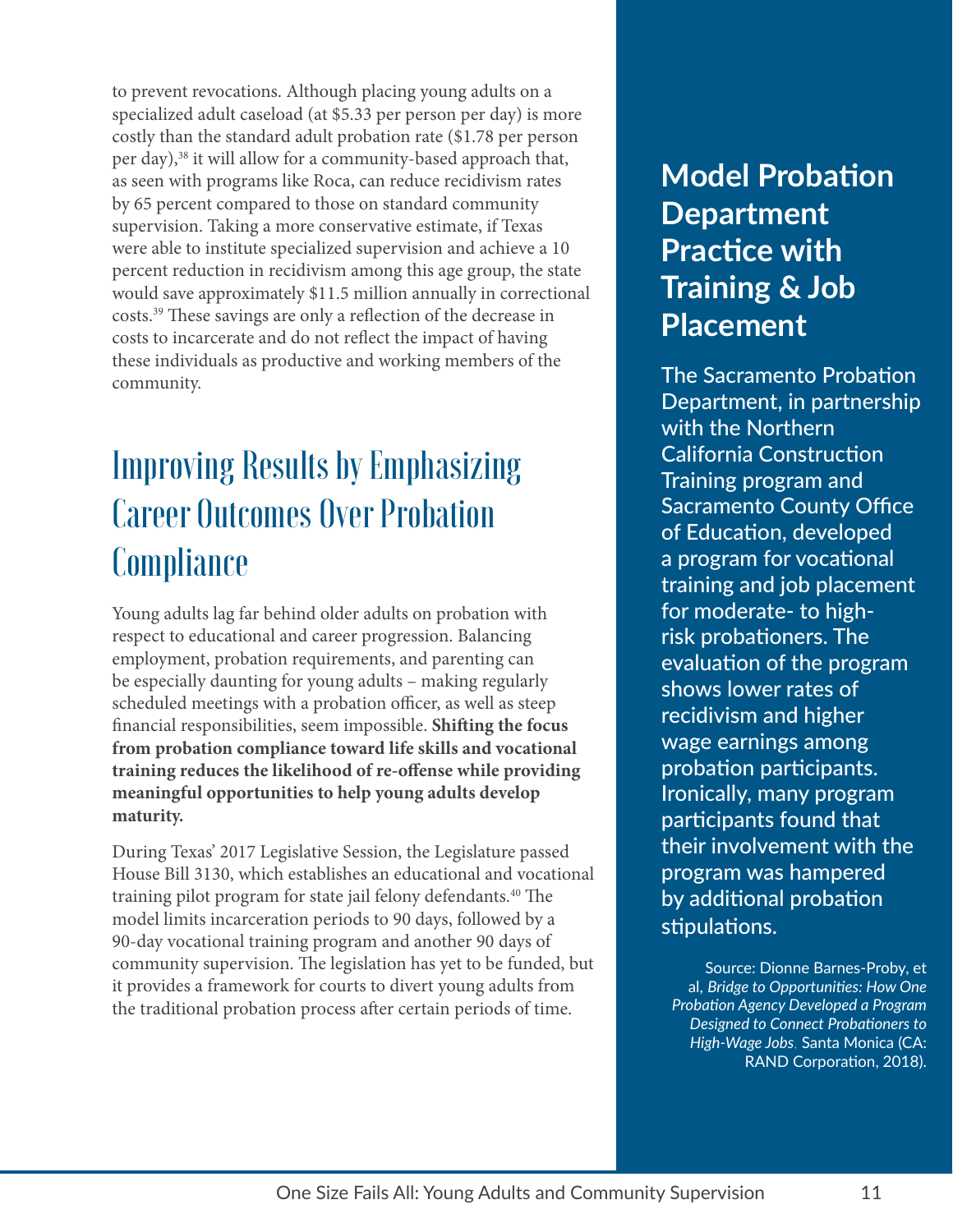### **Model Probation Department Practice for Young Adults**

San Francisco's Adult Probation Department operates a specific department that trains officers to work with 18- to 25-year-old defendants. Through developmentally and individually tailored case plans, along with community partnerships, the specialized department has reported a 73 percent successful community supervision completion rate. Given Texas' low rate of successful community supervision completions, state leadership should pursue all strategies to implement a communitybased approach that integrates recent brain science and, in turn, significantly improves outcomes among young adults.

Source: Harvard Kennedy School, Malcolm Weiner Center for Social Policy, *Changing the Life Trajectory of Justice-Involved Young Adults in San Francisco*, 2018.

### The Critical Need for Technical Assistance for Adult Probation Departments

Community supervision programs that appropriately integrate recent brain science and life-stage research related to young adults can effectively address the barriers that hinder a young adult's ability to be successful on adult felony probation. **Technical assistance should provide direction to courts and probation departments to better ensure developmentally appropriate probation stipulations and effective supervision practices with the 17- to 25-year-old age group.** Given that young adults represent a significant proportion of the correctional population and are at highest risk of revocation, a higher proportion of probation grant funds should be dedicated to young-adults initiatives. Further, these funds should help departments partner with community-based resources that more effectively bolster existing systems in the young adult's life.

### **Recommendations**

**Most young people on adult felony probation in Texas will not succeed.** Considering the long-term impact that probation failure can have on young adults and their families and communities, the following recommendations should be implemented to dramatically reduce rates of re-arrest and revocation and improve outcomes for this important demographic.

#### 1. Support Community-Based Collaborations with Partners Outside Traditional Probation

Best practices for young adults on adult probation integrate agencies and programs outside the criminal justice system. Young adults often face barriers related to educational attainment, health/ mental health, substance use, housing, and family systems that no probation department can address without support from outside agencies that are specifically trained to address such issues. Probation departments that involve schools, behavioral health systems, and the youth's family are more likely to ensure that young probationers have the tools they need to succeed. Recognizing that most young adults on felony community supervision will likely be revoked and sent to prison or jail, increasing probation grant funding to support these collaborations is a reasonable investment that will lead to improved outcomes and lower costs related to further justice system involvement. **The Legislature should increase discretionary grant funding to support individualized, community-based rehabilitative programming for young adults on felony probation.**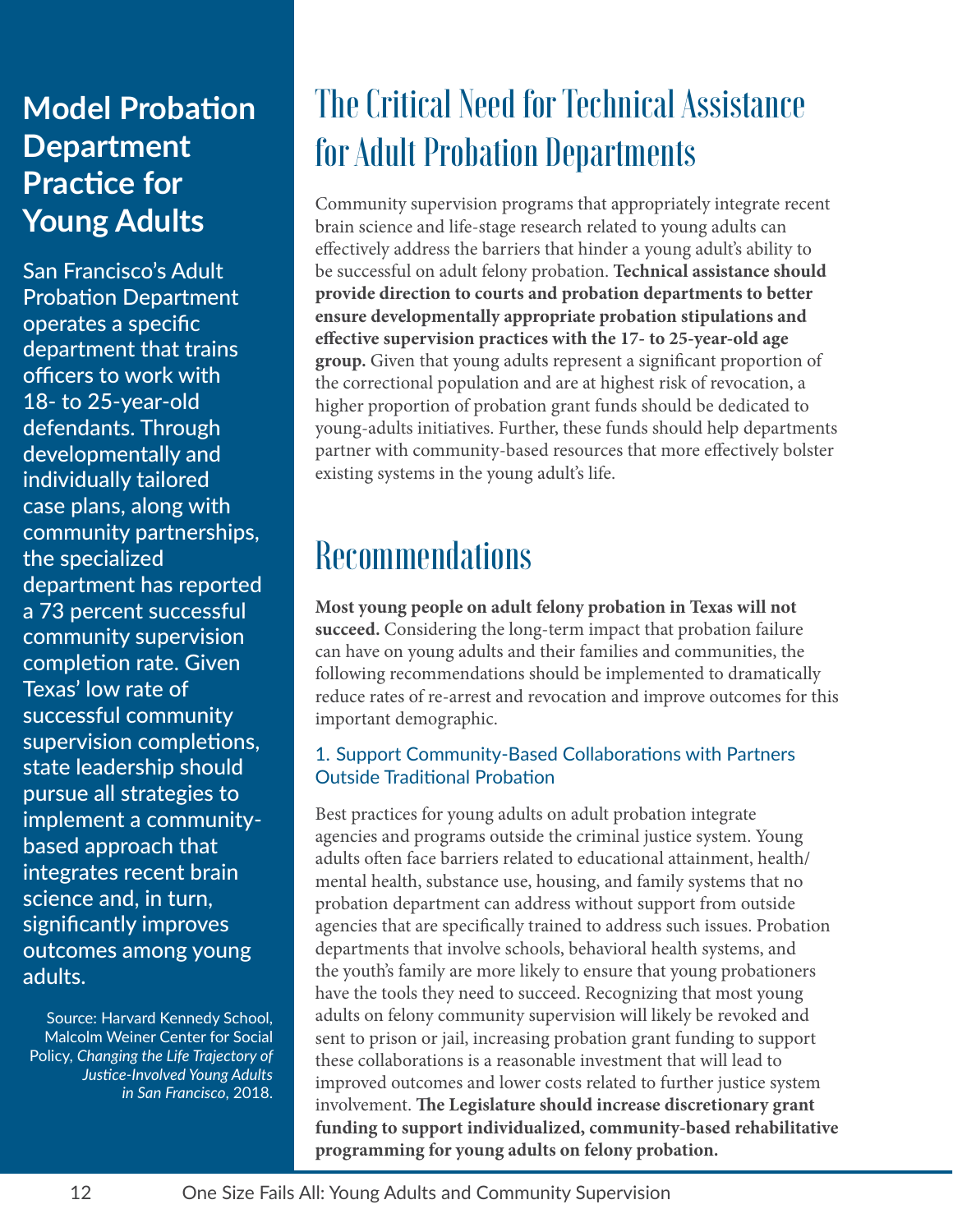#### 2. Reduce the Monthly Supervision Fee

Monthly probation fees create a significant obstacle to both the successful completion of probation and the willingness to accept a term of probation (vs. a shorter term of incarceration). For young adults who face limited income and employment opportunities because of their criminal record, the financial burden is often too much. **The state should reduce the reliance on probation fees from young adults on felony probation by allowing for participation in rehabilitative programming to satisfy financial obligations. Reducing the financial barriers that probation creates for young adults will generate cost savings through a reduction in revocations and an increase in young adults accepting a term of probation over incarceration.**

#### 3. Provide More Technical Assistance to Probation Departments to Ensure Best Practices in Programming

CJAD's grant funding for program diversion allows for specialized community supervision to better meet the needs of specific populations.[41](#page-16-40) **CJAD should prioritize grant awards to assist young adults on felony probation, giving preference to models that incorporate community partnerships and implement developmentally appropriate practices, and it should utilize better evaluation methods and provide technical assistance to probation departments**.

#### 4. Shorten Probation Terms for Low-Risk Probationers

For low-risk defendants, longer probation terms and tougher conditions are often counterproductive, leading to an increased likelihood of revocation for those who might otherwise have been successful with a shorter term.<sup>42</sup> Longer probation terms, which can last from one to ten years in some cases, squander limited resources on low-risk defendants that could be used for individuals who need more intensive community supports. **Courts should shorten probation terms for low-risk defendants and emphasize early termination from probation for higher-risk defendants who successfully complete rehabilitative programming.** 

#### 5. Prioritize Educational and Vocational Services for System-Involved Young Adults

Educational and vocational training are crucial to young adult life stage development and reduce the likelihood of recidivism. Yet job participation is lower among all young adults aged 17–25 than it is for older adults[.43](#page-16-42) **The Legislature should promote greater participation in vocational programming by allowing it to satisfy financial and community supervision obligations. The Legislature should also provide funding for educational and vocational pilot programs for state jail felony defendants that were created by HB 3130 during the 2017 Legislative Session.**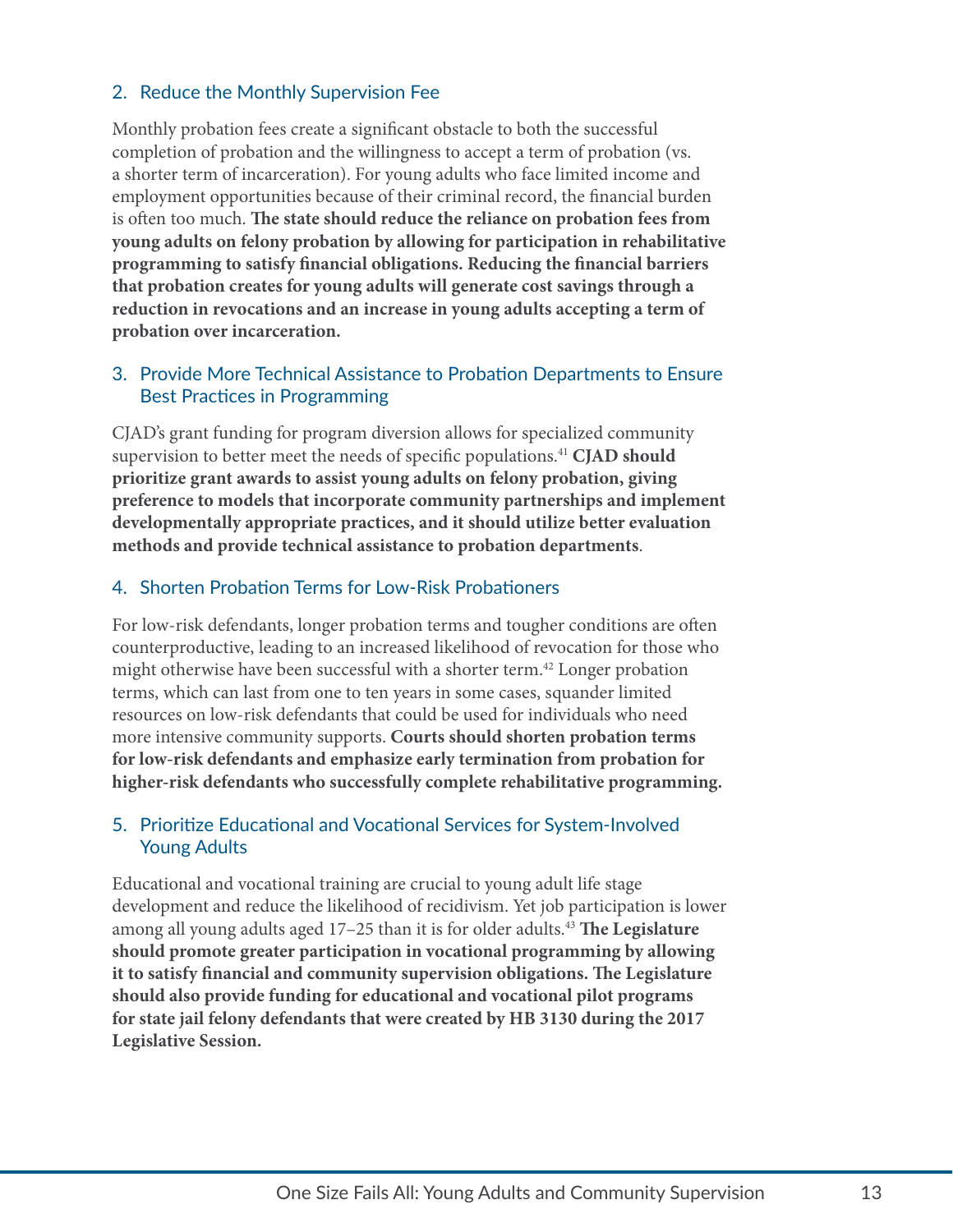### **Endnotes**

- <span id="page-16-0"></span>1. Texas Department of Criminal Justice (TDCJ), *2017 Offender Profile – Terminations*, Data received in response to an open records request by TCJC in 2018.
- <span id="page-16-1"></span>2. Texas Department of Criminal Justice, *Report to the Governor and Legislative Budget Board on the Monitoring of Community Supervision Diversion Funds* (December 2016) 16 – 18, [https://www.tdcj.state.](https://www.tdcj.state.tx.us/documents/cjad/CJAD_Monitoring_of_DP_Reports_2016_Report_To_Governor.pdf) [tx.us/documents/cjad/CJAD\\_Monitoring\\_of\\_DP\\_](https://www.tdcj.state.tx.us/documents/cjad/CJAD_Monitoring_of_DP_Reports_2016_Report_To_Governor.pdf) [Reports\\_2016\\_Report\\_To\\_Governor.pdf](https://www.tdcj.state.tx.us/documents/cjad/CJAD_Monitoring_of_DP_Reports_2016_Report_To_Governor.pdf).
- <span id="page-16-2"></span>3. TDCJ, *Report to the Governor*.
- <span id="page-16-3"></span>4. TDCJ, *Report to the Governor*.
- <span id="page-16-4"></span>5. Justice Policy Institute, *Improving Approaches to Serving Young Adults in the Justice System* (December 2016) 1, [http://www.justicepolicy.org/uploads/](http://www.justicepolicy.org/uploads/justicepolicy/documents/jpi_young_adults_final.pdf) [justicepolicy/documents/jpi\\_young\\_adults\\_final.pdf.](http://www.justicepolicy.org/uploads/justicepolicy/documents/jpi_young_adults_final.pdf)
- <span id="page-16-5"></span>6. Justice Policy Institute, *Improving Approaches*.
- <span id="page-16-6"></span>7. Justice Policy Institute, *Improving Approaches*.
- <span id="page-16-7"></span>8. Council of State Governments, R*educing Recidivism and Improving Other Outcomes for Young Adults in the Juvenile and Adult Criminal Justice Systems* (November 2015) [https://csgjusticecenter.org/wp-content/](https://csgjusticecenter.org/wp-content/uploads/2015/11/Transitional-Age-Brief.pdf) [uploads/2015/11/Transitional-Age-Brief.pdf.](https://csgjusticecenter.org/wp-content/uploads/2015/11/Transitional-Age-Brief.pdf)
- <span id="page-16-8"></span>9. Harris County Supervision and Corrections Department, *Percent of Re-Arrest 16 Months After Release by Risk Level and Sentence Type* (CY 2012–2013).
- <span id="page-16-9"></span>10. Tony Fabelo, Nancy Arrigona, Michael D. Thompson, Austin Clemens, and Miner P. Marchbanks III, *Closer to Home: An Analysis of the State and Local Impact of the Texas Juvenile Justice Reforms*, Council for State Governments Justice Center and the Public Policy Research Institute (January 2015) [https://](https://csgjusticecenter.org/wp-content/uploads/2015/01/texas-JJ-reform-closer-to-home.pdf) [csgjusticecenter.org/wp-content/uploads/2015/01/](https://csgjusticecenter.org/wp-content/uploads/2015/01/texas-JJ-reform-closer-to-home.pdf) [texas-JJ-reform-closer-to-home.pdf.](https://csgjusticecenter.org/wp-content/uploads/2015/01/texas-JJ-reform-closer-to-home.pdf)
- <span id="page-16-10"></span>11. Legislative Budget Board (LBB), C*riminal and Juvenile Justice Uniform Cost Report Fiscal Years 2015 and 2016* (January 2017) [http://www.lbb.state.](http://www.lbb.state.tx.us/Documents/Publications/Policy_Report/3137_UniformCosts_2017.pdf) [tx.us/Documents/Publications/Policy\\_Report/3137\\_](http://www.lbb.state.tx.us/Documents/Publications/Policy_Report/3137_UniformCosts_2017.pdf) [UniformCosts\\_2017.pdf](http://www.lbb.state.tx.us/Documents/Publications/Policy_Report/3137_UniformCosts_2017.pdf).
- <span id="page-16-11"></span>12. TDCJ, *2017 Offender Profile*.
- <span id="page-16-12"></span>13. Douglas Smith, Texas Criminal Justice Coalition, Testimony: Joint Hearing of House Criminal Jurisprudence and Corrections (2016) [https://www.](https://www.texascjc.org/system/files/publications/House%20Crim%20Jur%20%26%20Corrections%20Interim%20Testimony%20%28Fees%20%26%20Revocations%29.pdf) [texascjc.org/system/files/publications/House%20](https://www.texascjc.org/system/files/publications/House%20Crim%20Jur%20%26%20Corrections%20Interim%20Testimony%20%28Fees%20%26%20Revocations%29.pdf) [Crim%20Jur%20%26%20Corrections%20Interim%20](https://www.texascjc.org/system/files/publications/House%20Crim%20Jur%20%26%20Corrections%20Interim%20Testimony%20%28Fees%20%26%20Revocations%29.pdf) [Testimony%20%28Fees%20%26%20Revocations%29.](https://www.texascjc.org/system/files/publications/House%20Crim%20Jur%20%26%20Corrections%20Interim%20Testimony%20%28Fees%20%26%20Revocations%29.pdf) [pdf.](https://www.texascjc.org/system/files/publications/House%20Crim%20Jur%20%26%20Corrections%20Interim%20Testimony%20%28Fees%20%26%20Revocations%29.pdf)
- <span id="page-16-13"></span>14. TDCJ, *Report to the Governor*.
- <span id="page-16-14"></span>15. Teresa Wiltz, *Doing Less Time: Some States Cut Back on Probation*, Stateline, Pew Charitable Trusts, [http://](http://www.pewtrusts.org/en/research-and-analysis/blogs/stateline/2017/04/26/doing-less-time-some-states-cut-back-on-probation) [www.pewtrusts.org/en/research-and-analysis/blogs/](http://www.pewtrusts.org/en/research-and-analysis/blogs/stateline/2017/04/26/doing-less-time-some-states-cut-back-on-probation) [stateline/2017/04/26/doing-less-time-some-states-cut](http://www.pewtrusts.org/en/research-and-analysis/blogs/stateline/2017/04/26/doing-less-time-some-states-cut-back-on-probation)[back-on-probation](http://www.pewtrusts.org/en/research-and-analysis/blogs/stateline/2017/04/26/doing-less-time-some-states-cut-back-on-probation).
- <span id="page-16-15"></span>16. Eric Grommon, Jason Rydberg, and Timothy Bynum, *Understanding the Challenges Facing Offenders Upon Their Return to the Community: Final Report*, Michigan Justice Statistics Center, School of Criminal Justice, Michigan State University (January 2012) [https://cj.msu.edu/assets/MI-SAC\\_Reports\\_Reentry-](https://cj.msu.edu/assets/MI-SAC_Reports_Reentry-Interview-Tech-Report_final.pdf)[Interview-Tech-Report\\_final.pdf.](https://cj.msu.edu/assets/MI-SAC_Reports_Reentry-Interview-Tech-Report_final.pdf)
- <span id="page-16-16"></span>17. Kelli E. Canada, Malitta Engstrom, and Eunyoung Jang, "Psychosocial and Re-Incarceration Risks among Older Adults in Mental Health Courts," *The American Journal of Geriatric Psychiatry: Official Journal of the American Association for Geriatric Psychiatry*, 22(8) (August 2014) 845–849 [http://doi.org/10.1016/j.](http://doi.org/10.1016/j.jagp.2013.07.002) [jagp.2013.07.002](http://doi.org/10.1016/j.jagp.2013.07.002).
- <span id="page-16-17"></span>18. Texas Department of Criminal Justice, Community Justice Assistance Division, [https://www.tdcj.state.](https://www.tdcj.state.tx.us/documents/cjad/CJAD_FY2018-2019_Grant_Funding.pdf) [tx.us/documents/cjad/CJAD\\_FY2018-2019\\_Grant\\_](https://www.tdcj.state.tx.us/documents/cjad/CJAD_FY2018-2019_Grant_Funding.pdf) [Funding.pdf](https://www.tdcj.state.tx.us/documents/cjad/CJAD_FY2018-2019_Grant_Funding.pdf).
- <span id="page-16-18"></span>19. Community Supervision and Corrections Department Director, Interview February 2018.
- <span id="page-16-19"></span>20. Sara B. Johnson, Robert W. Blum and Jay N. Giedd, "Adolescent Maturity and the Brain: The Promise and Pitfalls of Neuroscience Research in Health Policy, Journal of Adolescent Health, Vol. 45 (3) (September 2009) [https://www.ncbi.nlm.nih.gov/pmc/articles/](https://www.ncbi.nlm.nih.gov/pmc/articles/PMC2892678/) [PMC2892678/](https://www.ncbi.nlm.nih.gov/pmc/articles/PMC2892678/).
- <span id="page-16-20"></span>21. Mariam Arain, et al, "Maturation of the Adolescent Brain," *Neuropsychiatric Disease and Treatment*, 9: 449- 461 (April 2013) [https://www.ncbi.nlm.nih.gov/pmc/](https://www.ncbi.nlm.nih.gov/pmc/articles/PMC3621648/) [articles/PMC3621648/](https://www.ncbi.nlm.nih.gov/pmc/articles/PMC3621648/).
- <span id="page-16-21"></span>22. Vincent Schiraldi, Bruce Western, and Kendra Bradner, *Community-Based Responses to Justice-Involved Young Adults*, Harvard Kennedy School and the National Institute of Justice, [https://www.ncjrs.gov/](https://www.ncjrs.gov/pdffiles1/nij/248900.pdf) [pdffiles1/nij/248900.pdf](https://www.ncjrs.gov/pdffiles1/nij/248900.pdf).
- <span id="page-16-22"></span>23. Terrie E. Moffitt, "Adolescence-Limited and Life-Course-Persistent Antisocial Behavior," *Psychological Review* 100(4): 674-701 (October 1993); Nancy L. Galambos, Erin T. Barker, and Lauree C.Tilton-Weaver, "Who Gets Caught at Maturity Gap? A Study of Pseudomature, Immature, and Mature Adolescents," *International Journal of Behavioral Development*, 27(3):253-263 (May 2003).
- <span id="page-16-23"></span>24. Edward P. Mulvey, *Highlights from Pathways to Desistance: A Longitudinal Study of Serious Adolescent Offenders*, Washington, DC: Office of Juvenile Justice and Delinquency Prevention (March 2011) [http://](http://www.pathwaysstudy.pitt.edu/documents/OJJDP%20Fact%20Sheet_Pathways.pdf) [www.pathwaysstudy.pitt.edu/documents/OJJDP%20](http://www.pathwaysstudy.pitt.edu/documents/OJJDP%20Fact%20Sheet_Pathways.pdf) [Fact%20Sheet\\_Pathways.pdf.](http://www.pathwaysstudy.pitt.edu/documents/OJJDP%20Fact%20Sheet_Pathways.pdf)
- <span id="page-16-24"></span>25. Emerging adults aged 18-20 experience violent victimization at more than twice the rate of the general population, and those with a history of foster care are 10 times more likely to report being arrested when they were 18 or 19. See, Tracy Velazquez, "Young Adult Justice: A New Frontier Worth Exploring," *The Chronicle of Social Change* (May 2013).
- <span id="page-16-25"></span>26. Vincent Schiraldi, *Community-Based Responses*.
- <span id="page-16-26"></span>27. Isabel Livingstone, Suleman Amad, and Louise Clark, *Effective Approaches with Young Adults: A Guide for Probation Services*, Transition to Adulthood and Clinks (August 2015) 11, [https://www.clinks.org/sites/](https://www.clinks.org/sites/default/files/basic/files-downloads/probation_guide_digital_ver4.pdf) [default/files/basic/files-downloads/probation\\_guide\\_](https://www.clinks.org/sites/default/files/basic/files-downloads/probation_guide_digital_ver4.pdf) [digital\\_ver4.pdf.](https://www.clinks.org/sites/default/files/basic/files-downloads/probation_guide_digital_ver4.pdf)
- <span id="page-16-27"></span>28. Isabel Livingstone, *Effective Approaches*.
- <span id="page-16-28"></span>29. Casey Family Programs, *Texas Foster Care Alumni Study: Outcomes at Age 23 and 24* (November, 2012) 37 – 38, [https://www.casey.org/media/](https://www.casey.org/media/StateFosterCare_TX_fr.pdf) [StateFosterCare\\_TX\\_fr.pdf.](https://www.casey.org/media/StateFosterCare_TX_fr.pdf)
- <span id="page-16-29"></span>30. E.A. Shirtcliff, et al., "Neurobiology of Empathy and Callousness: Implications for the Development of Antisocial Behavior," *Behavioral Sciences & The Law*, 27(2), 137-171.
- <span id="page-16-30"></span>31. LBB, *Uniform Cost Report*.
- <span id="page-16-31"></span>32. Tony Fabello, *Closer to Home*.
- <span id="page-16-32"></span>33. Todd Jermstad, Director of Bell/Lampasas Counties Community Supervision Department, Personal Interview, May 30, 2018.
- <span id="page-16-33"></span>34. Vincent Schiraldi, *Community-Based Responses*.
- <span id="page-16-34"></span>35. Atlanta/Fulton County Pre-Arrest Diversion Initiative, *A New Approach to Community Safety and Wellness*, <http://prearrestdiversion.org/>.
- <span id="page-16-35"></span>36. S.E. Collins, H.S. Lonczak, and S.L. Clifasefi, Seattle's Law Enforcement Assisted Diversion (LEAD): Program Effects on Recidivism Outcomes, *Evaluation and Program Planning*, 64 (October 2017) 49-56.
- <span id="page-16-36"></span>37. The cost to the state was calculated by determining the percentage of revocations for young adults aged 17-25. According to TDCJ, in 2017 a total of 7,354 young adults had their probation revoked (data obtained through information request to TDCJ, February 2018). Over 95% of people revoked (approximately 6,986 individuals) will spend time in county or state jail (TDCJ-CJAD, Report to Governor and Legislative Budget Board on the Monitoring of Community Supervision Diversion Funds, December, 2016). TCJC assumed those sent to state jail would spend a year at a calculated cost of \$51.72 per day at a transfer facility as compared to a daily taxpayer rate of \$1.78 for probation (See LBB, *Uniform Cost Report*).
- <span id="page-16-37"></span>38. LBB, *Uniform Cost Report*.
- <span id="page-16-38"></span>39. Cost savings were calculated by taking the 95% of young adults sent to state jail or prison due probation revocation and projecting costs if they were placed on a specialized probation caseload at a rate of \$5.33 per day instead of regular probation caseload taxpayer cost of \$1.78 (See LBB, *Uniform Cost Report*). Taking a conservative estimate, we projected cost savings based off savings for a 10% reduction in yearly revocations.
- <span id="page-16-39"></span>40. HB 3130, 85R, [https://capitol.texas.gov/BillLookup/](https://capitol.texas.gov/BillLookup/History.aspx?LegSess=85R&Bill=HB3130) [History.aspx?LegSess=85R&Bill=HB3130](https://capitol.texas.gov/BillLookup/History.aspx?LegSess=85R&Bill=HB3130).
- <span id="page-16-40"></span>41. Texas Department of Criminal Justice, Community Justice Assistance Division, *Community Supervision in Texas* (September 2017) [https://www.tdcj.state.tx.us/](https://www.tdcj.state.tx.us/documents/cjad/CJAD_Community_Supervision_in_TX_Fact_Sheet.pdf) [documents/cjad/CJAD\\_Community\\_Supervision\\_in\\_](https://www.tdcj.state.tx.us/documents/cjad/CJAD_Community_Supervision_in_TX_Fact_Sheet.pdf) [TX\\_Fact\\_Sheet.pdf.](https://www.tdcj.state.tx.us/documents/cjad/CJAD_Community_Supervision_in_TX_Fact_Sheet.pdf)
- <span id="page-16-41"></span>42. Teresa Wiltz, *Doing Less Time*.
- <span id="page-16-42"></span>43. Justice Policy Institute, *Improving Approaches*.